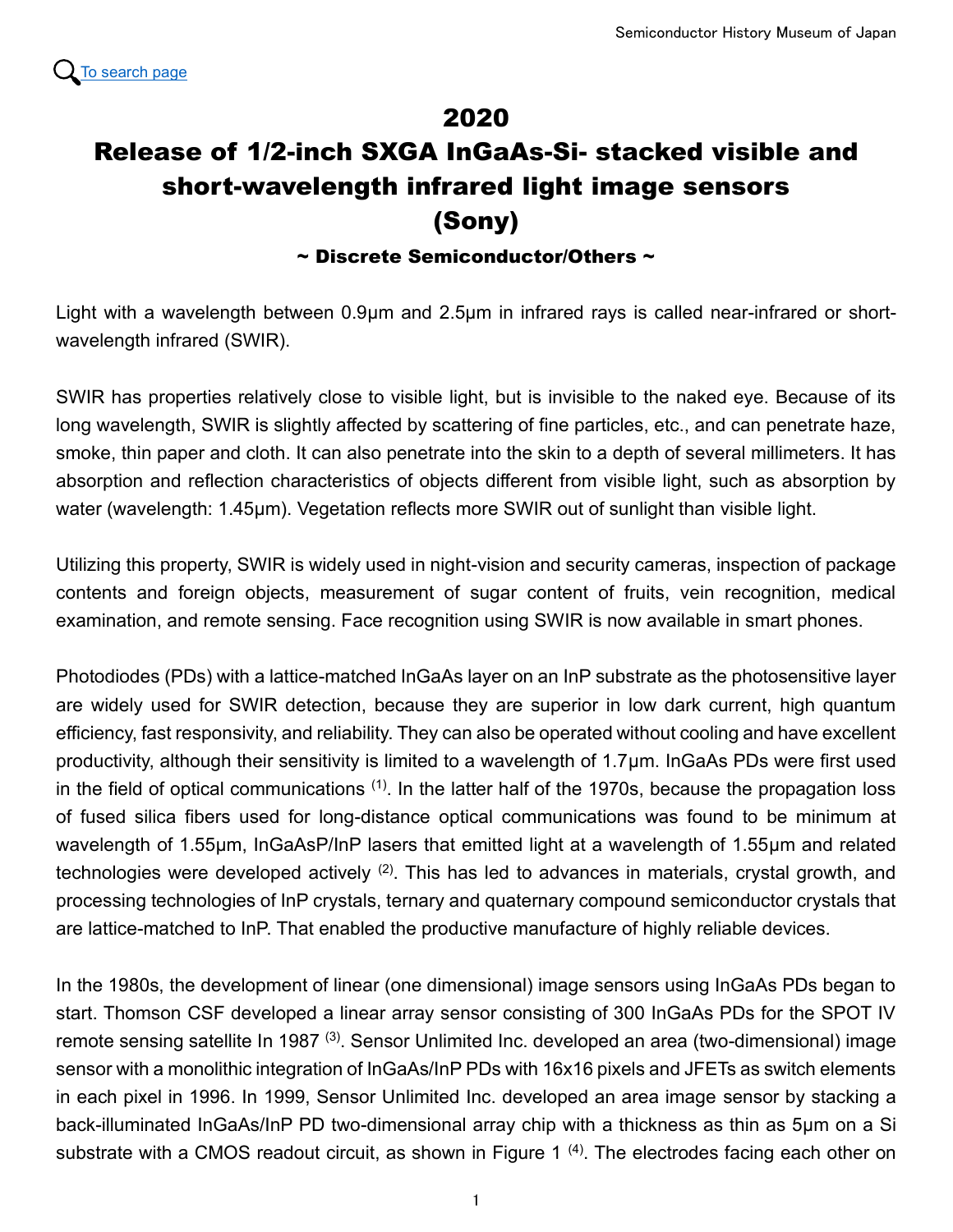## Semiconductor History Museum of Japan

the chip surface were connected with bumps made of Indium, a soft metal. In the 2010s, the trend toward high pixel counts continued, and SXGA (1280x1024 pixels) area image sensors were developed by a number of companies <sup>(5)</sup>. All of them adopted the method of connecting the InGaAs/InP PD chip to the CMOS readout circuit chip by bumps. Due to the limitation of bump formation processing accuracy, the minimum pixel pitch was 10-20μm, and further narrowing of the pitch has been difficult.

Sony developed a stacking technology that directly connected pixel chips and CMOS logic circuit chips with 3μm square Cu pads formed on each chip surface in 2015, which was highly productive, reliable, and suitable for fine processing and narrow pitch. The technology has been adopted for backilluminated stacked CMOS image sensors  $^{(6)}$ . Sony expanded the technology to more sophisticated technology of stacking InGaAs/InP PD chips on CMOS logic circuit chips in the state of wafer using Cu-Cu bonding. This led to the development and commercialization of a 1/2-inch image sensor with 1280x1024 pixels at 5μm, in which a back-illuminated InGaAs/InP PD array chip was stacked on a Si chip with a CMOS readout circuit  $(7,8)$ . Each pixel was connected to a silicon readout IC by Cu-Cu bonding. The InGaAs/InP PDs array was fabricated by epitaxial growth of an n-InGaAs layer and an n-InP layer on an n-type InP substrate, and then diffusing an array of Zn from the surface until it reached the InGaAs layer to form highly doped anodes. The InP substrate, which was the light illuminated side, was thinned by a newly developed damage-free process technology to reduce the absorption of visible light in the InP substrate. A compact image sensor was realized ,which was capable of seamless image capture over a broad range of wavelengths covering from the visible to short-wavelength infrared range (wavelength: 0.4μm to 1.7μm).



Figure 1 Schematic of the cross-sectional structure of a typical InGaAs area image sensor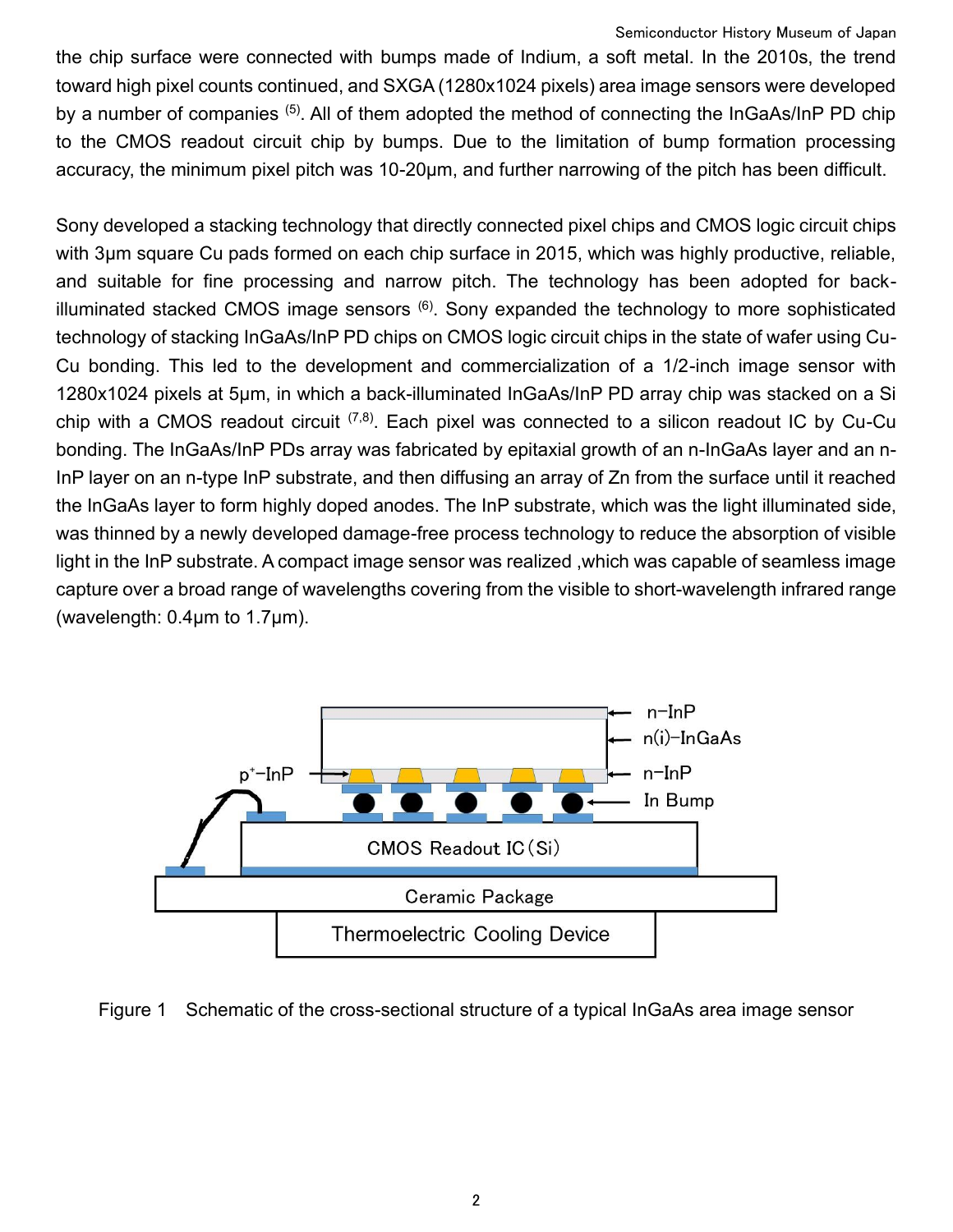

Left: Ceramic LGA package Right: Ceramic PGA package with built-in thermoelectric cooling

> Figure 2 SWIR image sensor (IMX990) (Courtesy of Sony Semiconductor Solutions Corporation)



(Under visible light) (Under SWIR)

Figure 3 Example of imaging

Information of surface and under-the-skin of apples are obtained at the same time by switching the light source. It is possible to identify scratches that cannot be seen under visible light by water absorbing light with a wavelength of 1.45  $\mu$ m.

(Courtesy of Sony Semiconductor Solutions Corporation)